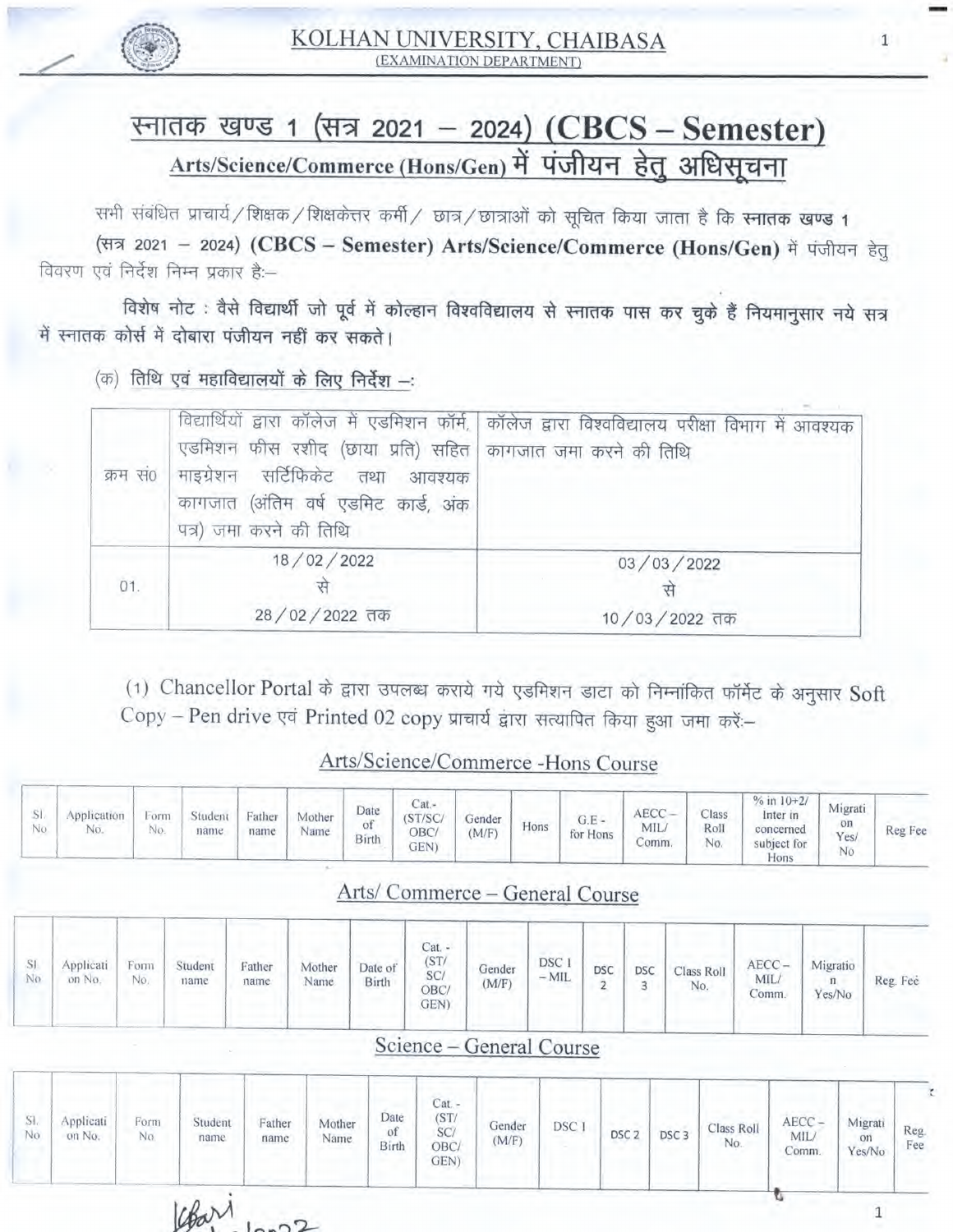(3) सभी Affiliated College, Affiliation letter विश्वविद्यालय में जमा करेंगे। Affiliation letter न होने की रिथति में कॉलेज द्वारा Registration के अनुमति हेतु Court affidavit के साथ आवेदन पत्र Registrar कार्यालय में जमा करेंगे।

(4) पंजीयन हेतू निम्नांकित कागजात जमा करें:--

- 1. D.D in favour of "The Registrar, Kolhan University" Payable at Chaibasa.
- 2. Forwarding letter in favour of Controller of Examinations, Kolhan University, Chaibasa.
- 3. Affiliation letter must be enclosed. (Affiliated College)
- 4. Fee statement.
- 5. Subject details.
- 6. Total Student details.

| Sl. No. | Course   | <b>Total Students</b> |
|---------|----------|-----------------------|
|         | Arts     |                       |
|         | Science  |                       |
|         | Commerce |                       |

7. Undertaking - Principal of the concerned/affiliated college has to be submit an undertaking mentioning "if any fault will be detected in future regarding bonafied candidature of the student/affiliation of the course and subject with session then college authority will be responsible for the same." Subject and session should be mentioned in undertaking clearly.

## (ख) पंजीयन शुल्क:

(1) Rs. 250/ - झारखण्ड राज्य JAC Board से  $10+2$ /Intermediate उत्तीर्ण विद्यार्थियों के लिए।

(2) Rs. 450/ - दुसरे Board / राज्य से 10+2/Intermediate उत्तीर्ण विद्यार्थियों के लिए।

 $(1)$  माइग्रेशन सर्टिफिकेट:

(1) जिनका  $10+2$ /Intermediate या समकक्ष का माइग्रेशन भूला गया है उनको FIR Copy एवं Court Affidavit तथा Undertaking (15 दिनों के अंदर Duplicate Migration जमा करने का) कॉलेज में<br>जमा करें अथवा Duplicate Migration हेतु आवेदन किये गये फीस चालान एवं Undertaking कॉलेज में जमा करें।

(2) जिन्होंने पूर्व में स्नातक में कोल्हान विश्वविद्यालय में नामांकन लेकर केवल Registration किये थे किंतु परीक्षा में कभी शामिल नहीं हुये re -admission की स्थिति में उनको स्नातक का मूल पंजीयन पत्र (original Registration Slip) जमा करना है।

Charl 2022

 $\overline{2}$ 

 $\overline{2}$